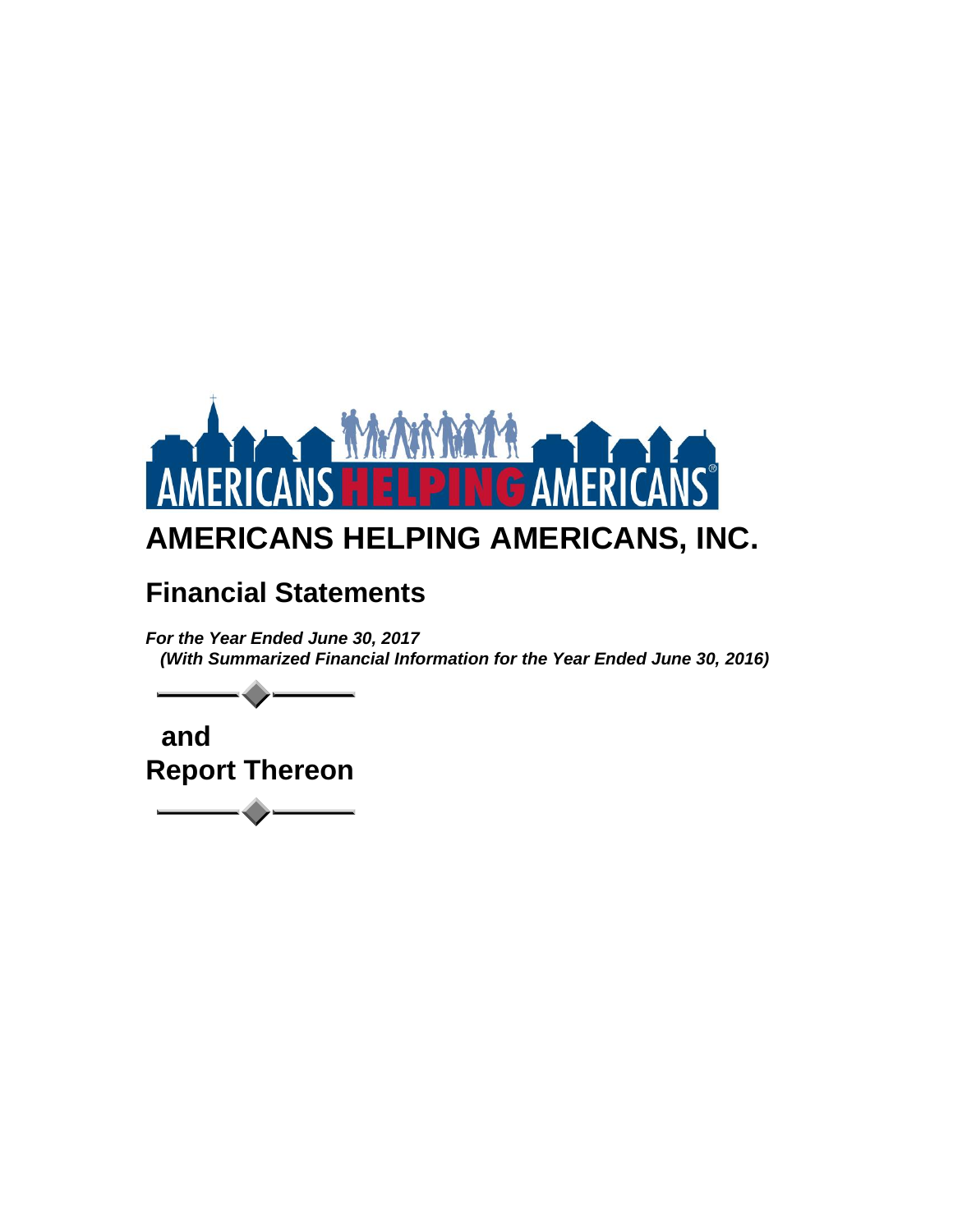# TABLE OF CONTENTS For the Year Ended June 30, 2017

|                             | Page |
|-----------------------------|------|
|                             |      |
| <b>Financial Statements</b> |      |
|                             |      |
|                             |      |
|                             |      |
|                             |      |
|                             |      |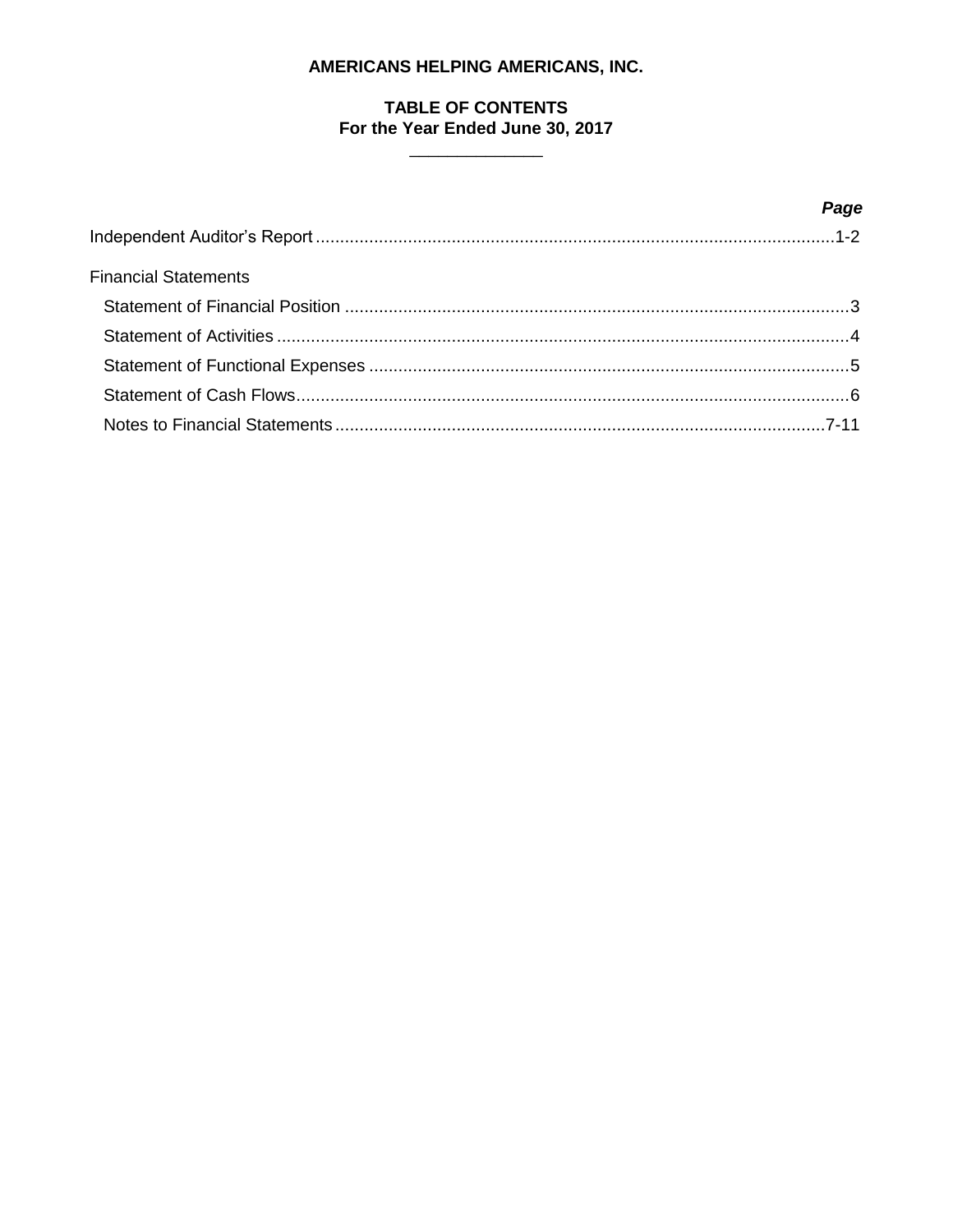**Certified Public Accountants** 

# **INDEPENDENT AUDITOR'S REPORT**

To the Board of Directors of Americans Helping Americans, Inc.

We have audited the accompanying financial statements of Americans Helping Americans, Inc. (the Organization), an affiliate of Christian Relief Services Charities, Inc., which comprise the statement of financial position as of June 30, 2017, and the related statements of activities, functional expenses and cash flows for the year then ended, and the related notes to the financial statements.

## **Management's Responsibility for the Financial Statements**

Management is responsible for the preparation and fair presentation of these financial statements in accordance with accounting principles generally accepted in the United States of America; this includes the design, implementation, and maintenance of internal control relevant to the preparation and fair presentation of financial statements that are free from material misstatement, whether due to fraud or error.

## **Auditor's Responsibility**

Our responsibility is to express an opinion on these financial statements based on our audit. We conducted our audit in accordance with auditing standards generally accepted in the United States of America. Those standards require that we plan and perform the audit to obtain reasonable assurance about whether the financial statements are free from material misstatement.

An audit involves performing procedures to obtain audit evidence about the amounts and disclosures in the financial statements. The procedures selected depend on the auditor's judgment, including the assessment of the risks of material misstatement of the financial statements, whether due to fraud or error. In making those risk assessments, the auditor considers internal control relevant to the entity's preparation and fair presentation of the financial statements in order to design audit procedures that are appropriate in the circumstances, but not for the purpose of expressing an opinion on the effectiveness of the organization's internal control. Accordingly, we express no such opinion. An audit also includes evaluating the appropriateness of accounting policies used and the reasonableness of significant accounting estimates made by management, as well as evaluating the overall presentation of the financial statements.

We believe that the audit evidence we have obtained is sufficient and appropriate to provide a basis for our audit opinion.

## **Opinion**

In our opinion, the financial statements referred to above present fairly, in all material respects, the financial position of the Organization as of June 30, 2017, and the changes in its net assets and its cash flows for the year then ended in accordance with accounting principles generally accepted in the United States of America.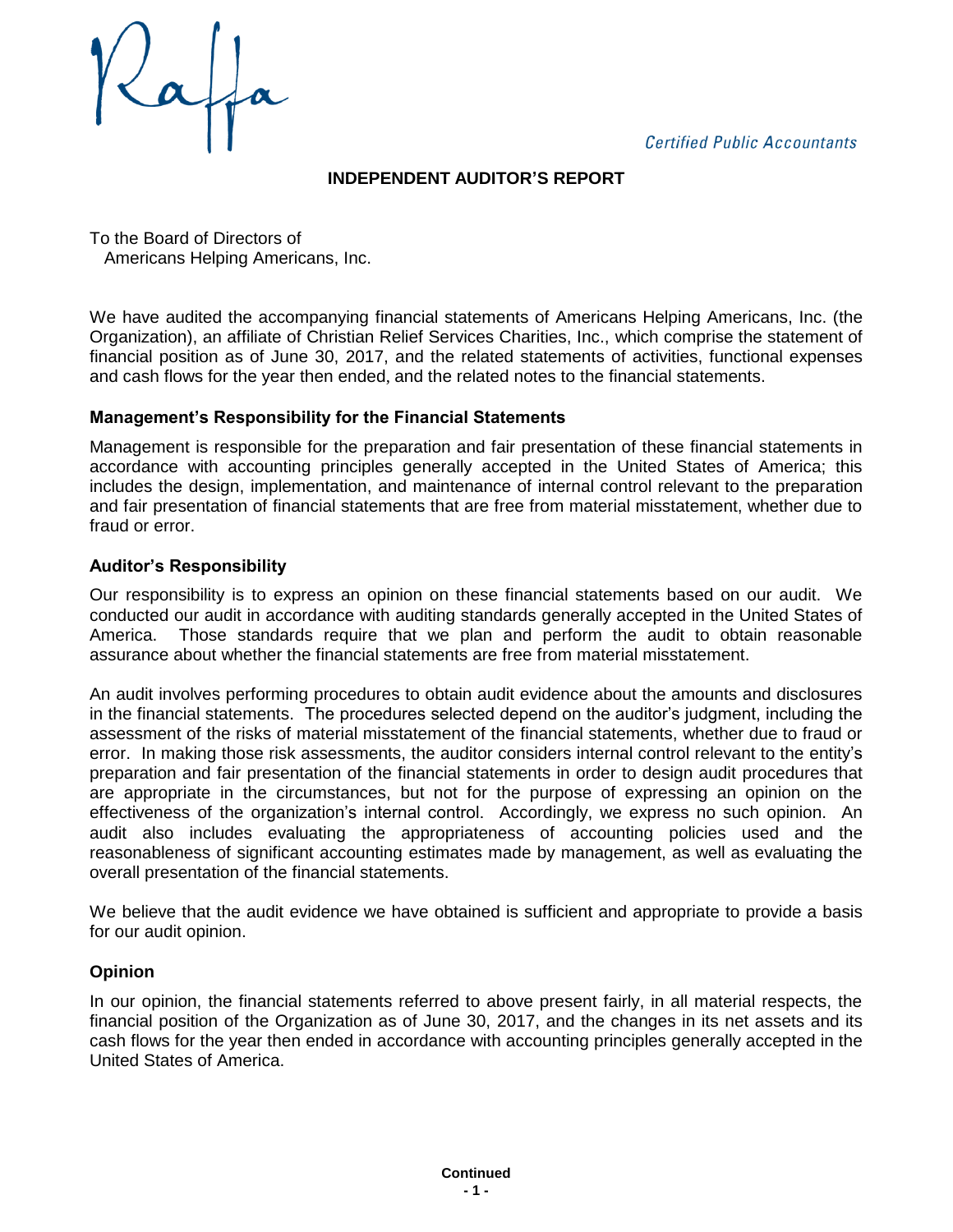## **Report on Summarized Comparative Information**

We have previously audited the Organization's 2016 financial statements, and our report dated October 19, 2016, expressed an unmodified opinion on those audited financial statements. In our opinion, the summarized comparative information presented herein as of and for the year ended June 30, 2016, is consistent, in all material respects, with the audited financial statements from which it has been derived.

Raffa, P.C.

**Raffa, P.C.**

Washington, DC October 17, 2017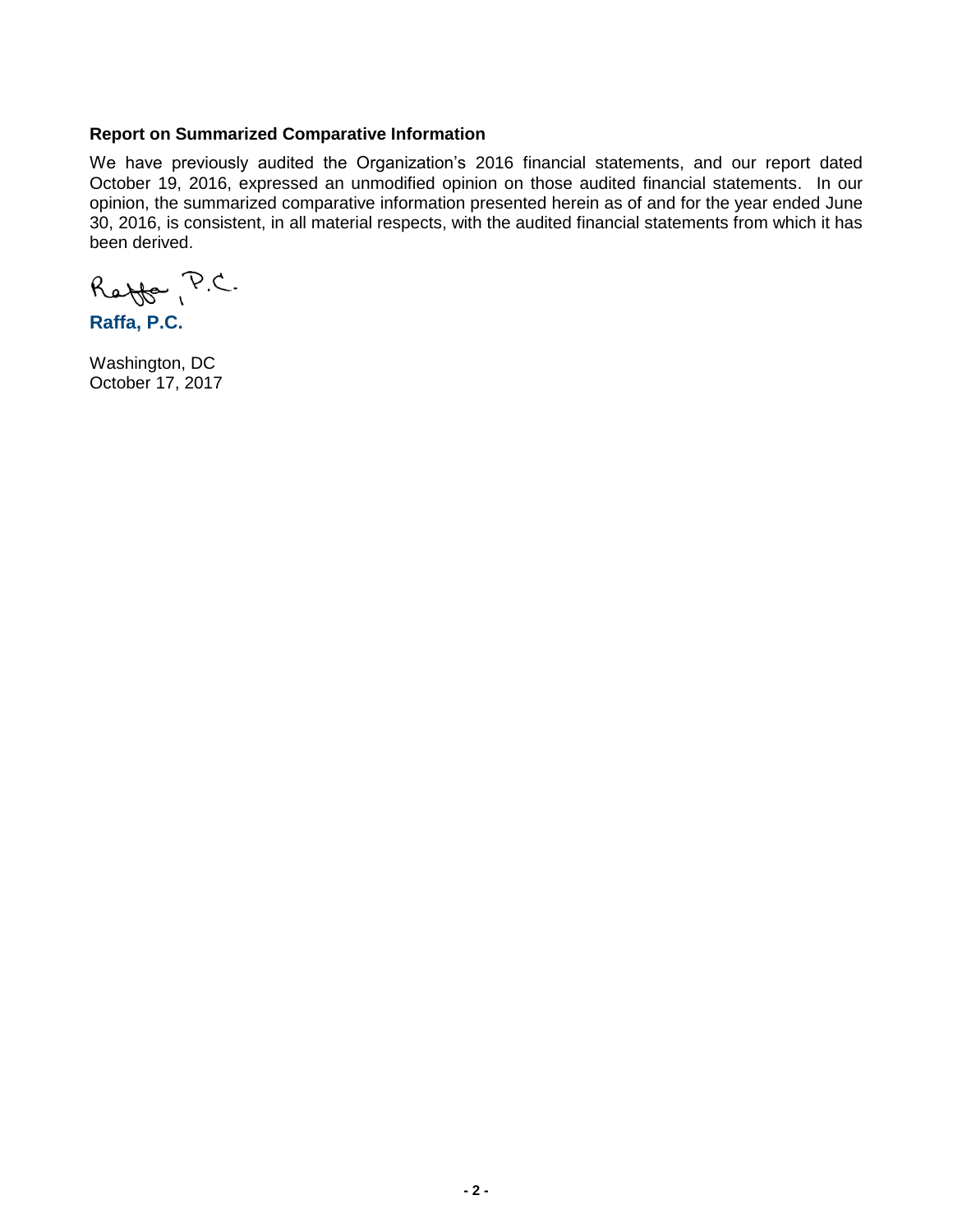# **STATEMENT OF FINANCIAL POSITION June 30, 2017 (With Summarized Financial Information as of June 30, 2016)**

\_\_\_\_\_\_\_\_\_\_\_\_\_\_\_

|                                                  | 2017         | 2016          |  |  |
|--------------------------------------------------|--------------|---------------|--|--|
| <b>ASSETS</b>                                    |              |               |  |  |
| Cash                                             | \$<br>38,090 | \$<br>98,586  |  |  |
| Contributions receivable, net                    | 50,401       | 69,441        |  |  |
| <b>TOTAL ASSETS</b>                              | 88,491       | \$<br>168,027 |  |  |
| <b>LIABILITIES AND NET ASSETS</b><br>Liabilities |              |               |  |  |
| Accounts payable and accrued expenses            | \$<br>2,696  | \$<br>4,824   |  |  |
| Due to affiliate                                 | 14,368       | 55,220        |  |  |
|                                                  |              |               |  |  |
| <b>TOTAL LIABILITIES</b>                         | 17,064       | 60,044        |  |  |
| <b>Net Assets</b>                                |              |               |  |  |
| Unrestricted                                     | 21,200       | 38,592        |  |  |
| Temporarily restricted                           | 50,227       | 69,391        |  |  |
|                                                  |              |               |  |  |
| <b>TOTAL NET ASSETS</b>                          | 71,427       | 107,983       |  |  |
| TOTAL LIABILITIES AND NET ASSETS                 | \$<br>88,491 | \$<br>168,027 |  |  |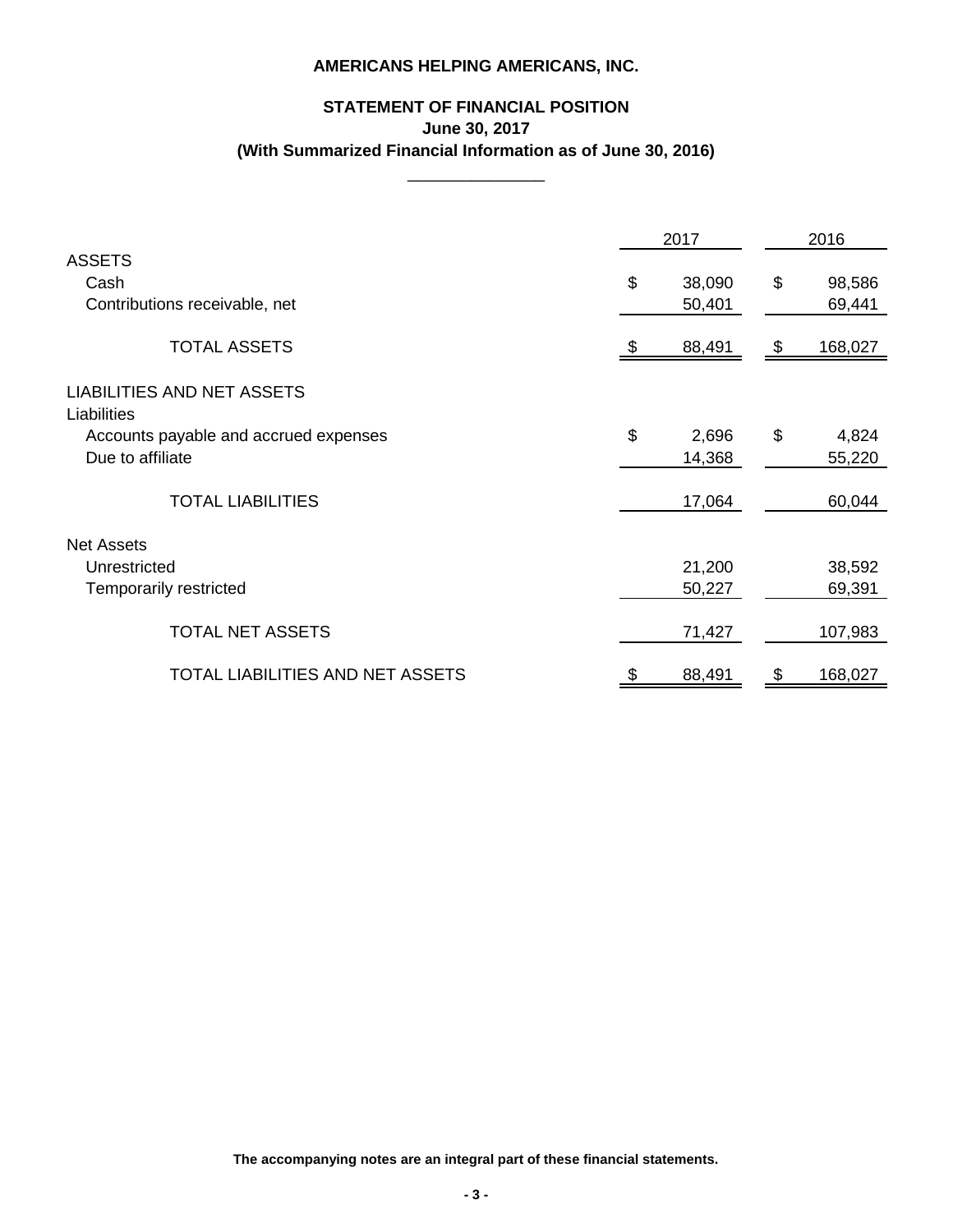# **STATEMENT OF ACTIVITIES For the Year Ended June 30, 2017 (With Summarized Financial Information for the Year Ended June 30, 2016)**

\_\_\_\_\_\_\_\_\_\_\_\_\_\_\_

|                                                                                                                                                                                                                                                                                          | 2017 |                                                  |    |                                            |    |                                        |    | 2016                                   |  |  |
|------------------------------------------------------------------------------------------------------------------------------------------------------------------------------------------------------------------------------------------------------------------------------------------|------|--------------------------------------------------|----|--------------------------------------------|----|----------------------------------------|----|----------------------------------------|--|--|
|                                                                                                                                                                                                                                                                                          |      | Unrestricted                                     |    | Temporarily<br>Restricted                  |    | Total                                  |    | Total                                  |  |  |
| <b>SUPPORT AND REVENUE</b><br>Noncash contributions from affiliate<br>Cash contributions from affiliate<br>Workplace campaign contributions<br>Cash contributions<br>Net assets released from restrictions:<br>Satisfaction of time restrictions<br>Satisfaction of purpose restrictions | \$   | 690,224<br>156,813<br>16,060<br>60,224<br>11,877 | \$ | 36,898<br>16,039<br>(60, 224)<br>(11, 877) | \$ | 690,224<br>156,813<br>36,898<br>32,099 | \$ | 372,380<br>125,000<br>67,818<br>25,599 |  |  |
| <b>TOTAL SUPPORT AND</b><br><b>REVENUE</b>                                                                                                                                                                                                                                               |      | 935,198                                          |    | (19, 164)                                  |    | 916,034                                |    | 590,797                                |  |  |
| <b>EXPENSES</b><br>Program Services:<br>Domestic programs<br><b>Total Program Services</b>                                                                                                                                                                                               |      | 930,875<br>930,875                               |    |                                            |    | 930,875<br>930,875                     |    | 596,860<br>596,860                     |  |  |
| <b>Supporting Services:</b><br>Management and general<br>Fundraising                                                                                                                                                                                                                     |      | 16,127<br>5,588                                  |    |                                            |    | 16,127<br>5,588                        |    | 16,170<br>12,199                       |  |  |
| <b>Total Supporting Services</b>                                                                                                                                                                                                                                                         |      | 21,715                                           |    |                                            |    | 21,715                                 |    | 28,369                                 |  |  |
| <b>TOTAL EXPENSES</b>                                                                                                                                                                                                                                                                    |      | 952,590                                          |    |                                            |    | 952,590                                |    | 625,229                                |  |  |
| <b>CHANGE IN NET ASSETS</b>                                                                                                                                                                                                                                                              |      | (17, 392)                                        |    | (19, 164)                                  |    | (36, 556)                              |    | (34, 432)                              |  |  |
| NET ASSETS, BEGINNING OF YEAR                                                                                                                                                                                                                                                            |      | 38,592                                           |    | 69,391                                     |    | 107,983                                |    | 142,415                                |  |  |
| NET ASSETS, END OF YEAR                                                                                                                                                                                                                                                                  | \$   | 21,200                                           | \$ | 50,227                                     | \$ | 71,427                                 | \$ | 107,983                                |  |  |

**The accompanying notes are an integral part of these financial statements.**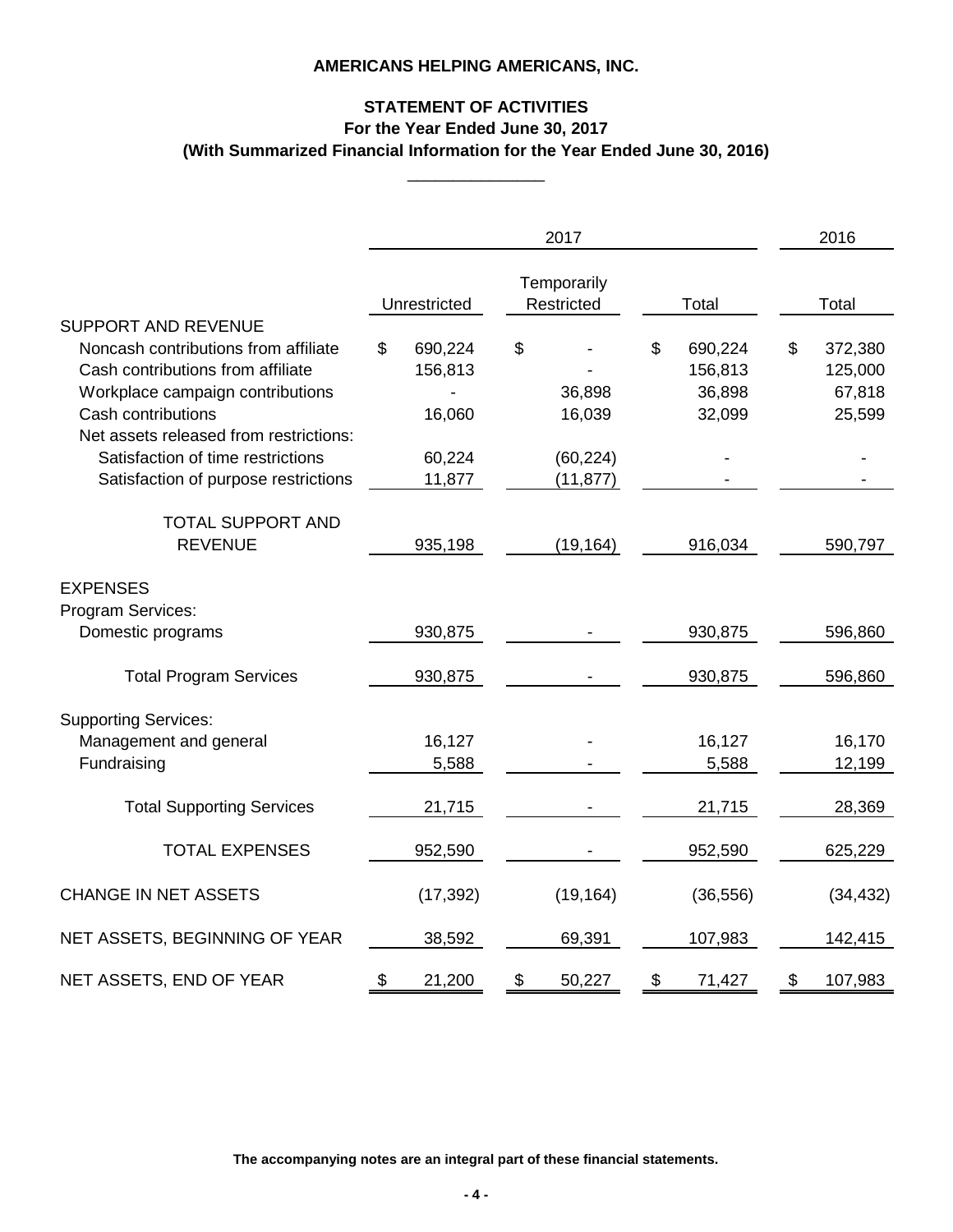# **STATEMENT OF FUNCTIONAL EXPENSES**

**For the Year Ended June 30, 2017**

\_\_\_\_\_\_\_\_\_\_\_\_\_\_\_ **(With Summarized Financial Information for the Year Ended June 30, 2016)**

|                                         | 2017 |                      |    |                           |    |                          |    |         |    |               |
|-----------------------------------------|------|----------------------|----|---------------------------|----|--------------------------|----|---------|----|---------------|
|                                         |      | Domestic<br>Programs |    | Management<br>and General |    | Fundraising              |    | Total   |    | 2016<br>Total |
|                                         |      |                      |    |                           |    |                          |    |         |    |               |
| Donated relief materials                | \$   | 690,224              | \$ |                           | \$ |                          | \$ | 690,224 | \$ | 372,380       |
| Cash grants                             |      | 168,843              |    |                           |    |                          |    | 168,843 |    | 139,335       |
| Salaries, wages and benefits            |      | 50,605               |    |                           |    |                          |    | 50,605  |    | 52,697        |
| Provision for doubtful accounts         |      | 12,108               |    |                           |    |                          |    | 12,108  |    | 20,740        |
| Professional and consulting             |      |                      |    | 8,448                     |    |                          |    | 8,448   |    | 8,370         |
| Office supplies, dues and subscriptions |      | 1,434                |    | 3,462                     |    | 3,517                    |    | 8,413   |    | 8,121         |
| <b>Contract services</b>                |      | 2,572                |    | 423                       |    | 894                      |    | 3,889   |    | 11,011        |
| Payroll taxes                           |      | 3,475                |    | $\overline{\phantom{a}}$  |    | $\overline{\phantom{a}}$ |    | 3,475   |    | 3,942         |
| Printing and production                 |      | 1,305                |    |                           |    | 524                      |    | 1,829   |    | 2,580         |
| Rent                                    |      |                      |    | 1,270                     |    |                          |    | 1,270   |    | 1,270         |
| Bank charges                            |      |                      |    | 803                       |    |                          |    | 803     |    | 771           |
| Advertising                             |      |                      |    | $\overline{\phantom{a}}$  |    | 550                      |    | 550     |    | 550           |
| General insurance                       |      |                      |    | 512                       |    |                          |    | 512     |    | 592           |
| Telephone                               |      |                      |    | 435                       |    |                          |    | 435     |    | 481           |
| <b>Utilities</b>                        |      |                      |    | 366                       |    |                          |    | 366     |    | 306           |
| Repairs and maintenance                 |      |                      |    | 348                       |    |                          |    | 348     |    | 172           |
| Postage                                 |      | 191                  |    |                           |    | 103                      |    | 294     |    | 685           |
| Shipping                                |      | 84                   |    | 60                        |    |                          |    | 144     |    | 175           |
| Miscellaneous                           |      | 34                   |    |                           |    |                          |    | 34      |    |               |
| Meetings and travel                     |      |                      |    |                           |    |                          |    |         |    | 1,051         |
| <b>TOTAL EXPENSES</b>                   | \$   | 930,875              | \$ | 16,127                    | \$ | 5,588                    | \$ | 952,590 | \$ | 625,229       |

**The accompanying notes are an integral part of these financial statements.**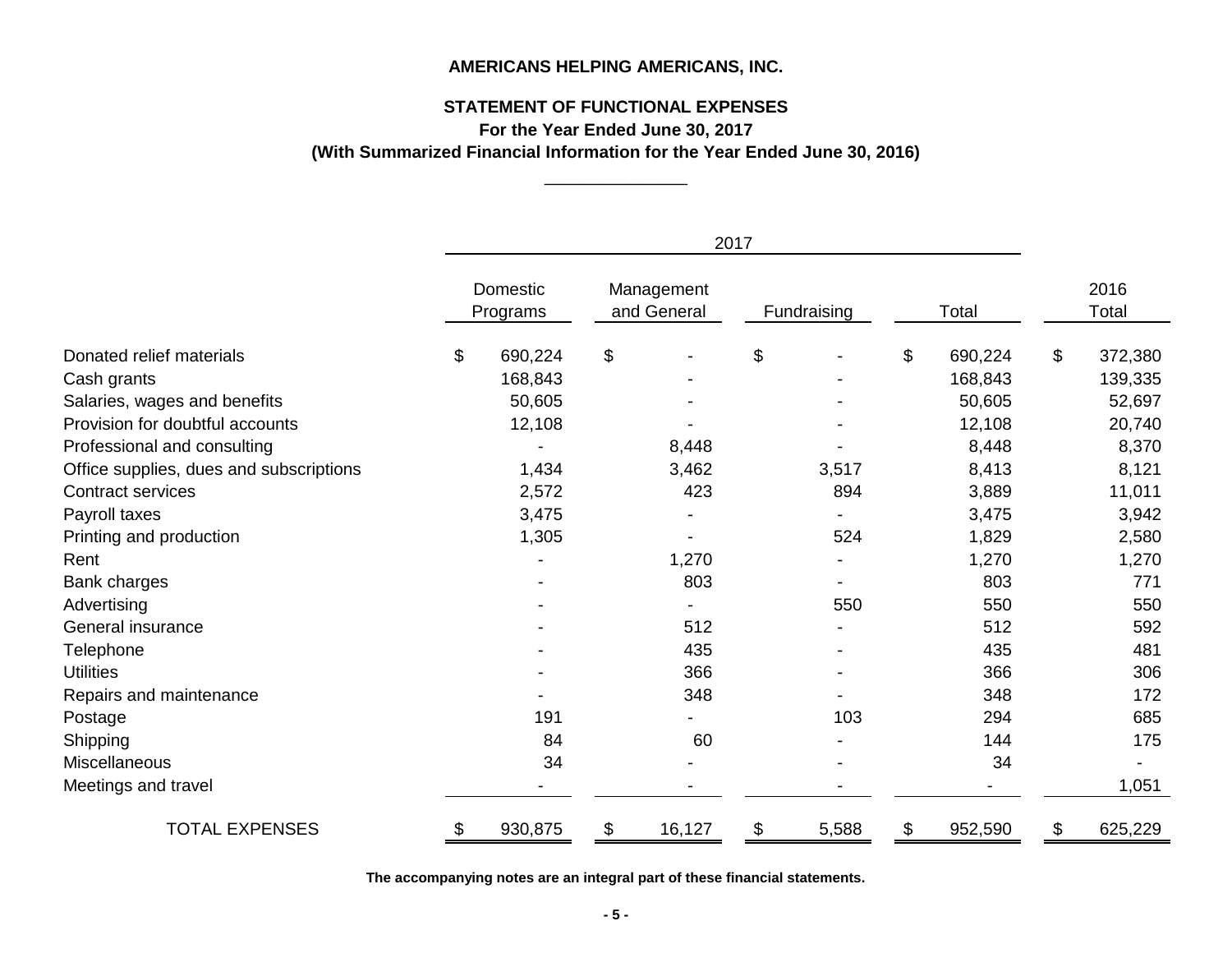# **STATEMENT OF CASH FLOWS For the Year Ended June 30, 2017 Increase (Decrease) in Cash (With Summarized Financial Information for the Year Ended June 30, 2016)**

\_\_\_\_\_\_\_\_\_\_\_\_\_\_\_

|                                                                                                                           | 2017            | 2016 |            |  |
|---------------------------------------------------------------------------------------------------------------------------|-----------------|------|------------|--|
| CASH FLOWS FROM OPERATING ACTIVITIES<br>Change in net assets<br>Adjustments to reconcile change in net assets to net cash | \$<br>(36, 556) | \$   | (34, 432)  |  |
| provided by (used in) operating activities:                                                                               |                 |      |            |  |
| Provision for doubtful accounts                                                                                           | (11, 703)       |      | 6,868      |  |
| Noncash contributions from affiliate                                                                                      | (690, 224)      |      | (372, 380) |  |
| Donated relief materials                                                                                                  | 690,224         |      | 372,380    |  |
| Changes in assets and liabilities:                                                                                        |                 |      |            |  |
| Contributions receivable                                                                                                  | 30,743          |      | (17, 450)  |  |
| Accounts payable and accrued expenses                                                                                     | (2, 128)        |      | 4,694      |  |
| Due to affiliates                                                                                                         | (40,852)        |      | 52,317     |  |
| NET CASH (USED IN) PROVIDED BY                                                                                            |                 |      |            |  |
| OPERATING ACTIVITIES                                                                                                      | (60, 496)       |      | 11,997     |  |
| NET DECREASE (INCREASE) IN CASH                                                                                           | (60, 496)       |      | 11,997     |  |
| CASH, BEGINNING OF YEAR                                                                                                   | 98,586          |      | 86,589     |  |
| CASH, END OF YEAR                                                                                                         | 38,090          |      | 98,586     |  |

**The accompanying notes are an integral part of these financial statements.**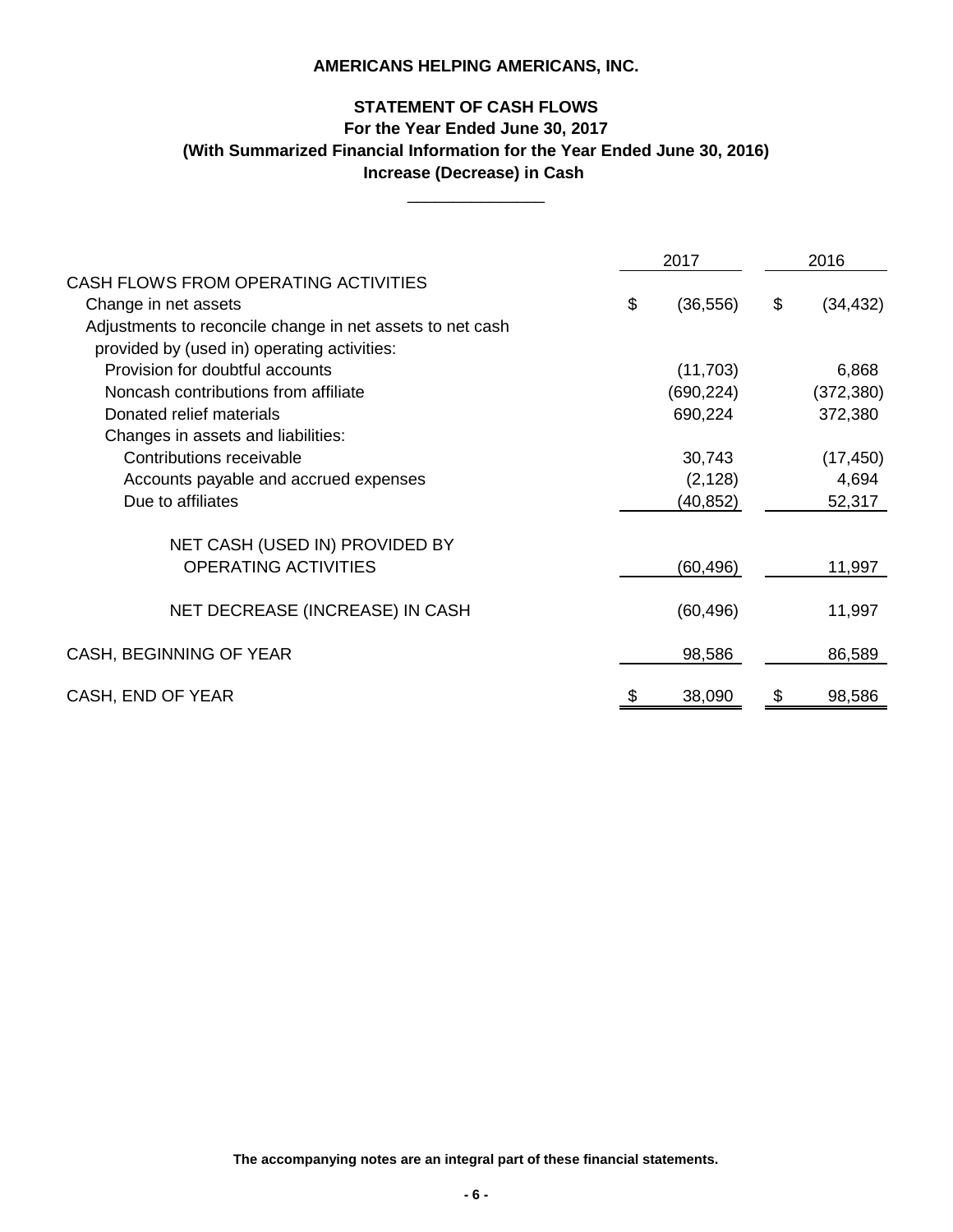## **NOTES TO FINANCIAL STATEMENTS For the Year Ended June 30, 2017**

\_\_\_\_\_\_\_\_\_\_\_\_\_\_\_

#### 1. Organization and Summary of Significant Accounting Policies

## **Organization**

Americans Helping Americans, Inc. (the Organization) was incorporated in 1990 and is a subordinate unit under the group exemption of Christian Relief Services Charities, Inc. (CRSC), a nonprofit 501(c)(3) organization. The Organization was organized to assist in the alleviation of human suffering, misery, pain and disability by helping fellow Americans with basic necessities, such as shelter, home repair, food, clothing and medical assistance throughout the United States.

The Organization has field partners in Georgia, Kentucky, Tennessee, Virginia, Ohio and West Virginia. These field partners join the local communities to build and strengthen neighbor relations and work side by side with residents to address community-wide concerns, linking resources supportive of a healthy, safe and economically vibrant standard of living. In addition, the field partners focus specifically on programs in Appalachia developed to address some of the most critical needs faced by the Appalachian people. The other field office empowers low-income individuals and families to get actively involved in their communities and to develop programs and services to meet their needs.

The Organization also makes grants and provides in-kind materials to community-based nonprofits and local churches in Maryland, Arkansas, Arizona, Alabama, New York, North Carolina, Indiana, Florida, Pennsylvania, Mississippi, Washington, DC and Virginia with their programs helping the disadvantaged and impoverished in their communities.

The Organization received approximately 92% of its support and revenue from Christian Relief Services, Inc. (CRSI), an affiliate of CRSC, and the remaining 8% from the public through participation in workplace campaigns and direct donations.

## **Basis of Accounting and Presentation**

The accompanying financial statements of the Organization have been prepared on the accrual basis of accounting in accordance with accounting principles generally accepted in the United States of America (GAAP). Consequently, revenue is recognized when earned and expenses are recognized when the obligation is incurred.

## **Net Assets**

The net assets of the Organization are classified as follows:

- Unrestricted net assets represent funds that are available for support of the Organization's operations.
- Temporarily restricted net assets represent amounts that are subject to donor-imposed restrictions to be used within a specific time period.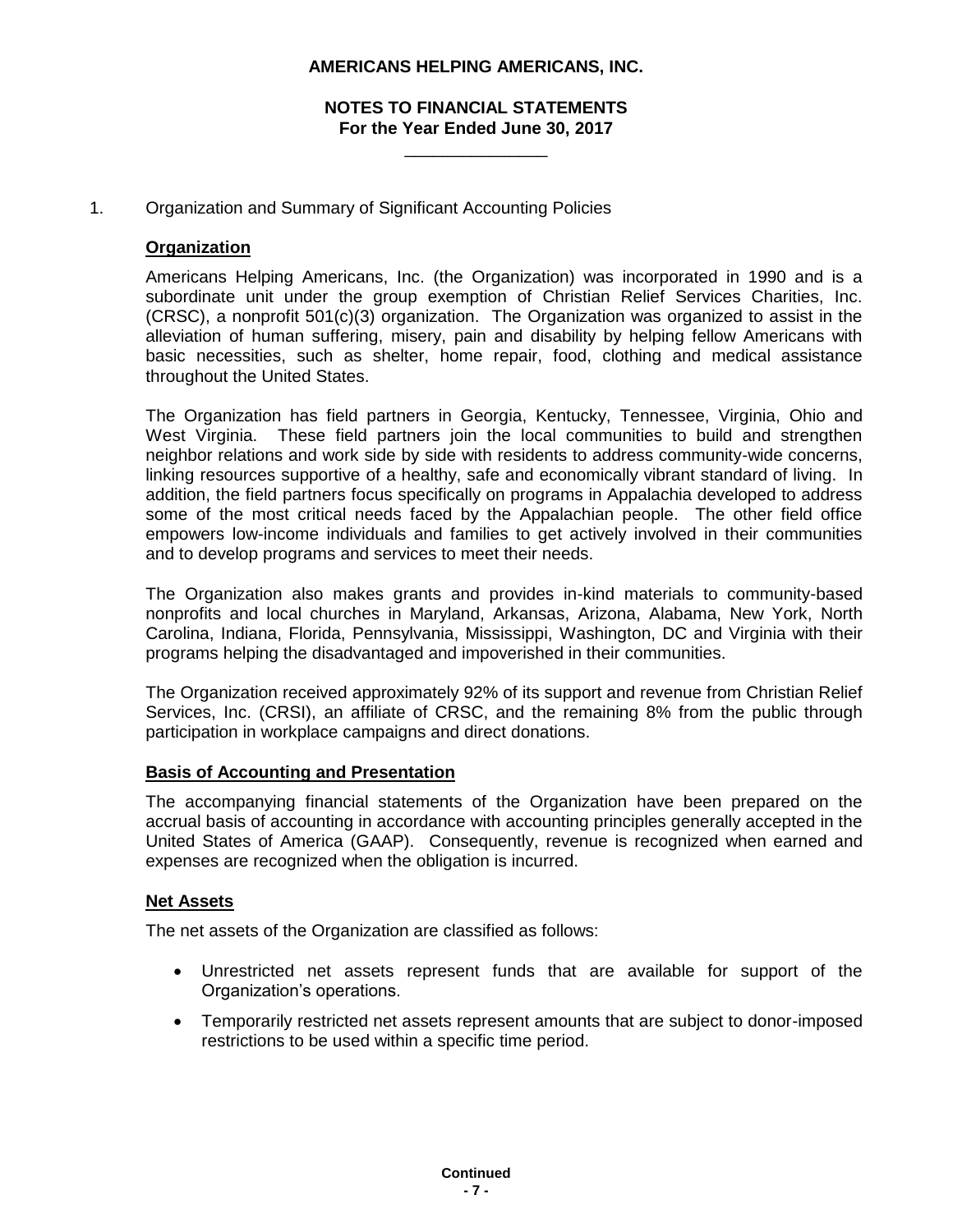## **NOTES TO FINANCIAL STATEMENTS For the Year Ended June 30, 2017**

\_\_\_\_\_\_\_\_\_\_\_\_\_\_\_

1. Organization and Summary of Significant Accounting Policies (continued)

## **Revenue Recognition**

Gifts and grants of cash and other assets are recognized as revenue at their net realizable value when an unconditional promise to give is received by the Organization. The Organization reports gifts and grants of cash and other assets as unrestricted support and available for general operations unless specifically restricted by the donor.

The Organization reports gifts of cash and other assets as temporarily restricted support if they are received with donor stipulations that limit the use of the donated assets for purpose or time. When a donor restriction expires, that is, when a stipulated time restriction ends or a purpose restriction is accomplished, temporarily restricted net assets are reclassified to unrestricted net assets and reported in the accompanying statement of activities as net assets released from restrictions. Workplace campaign contributions with payments due in future years are reported as temporarily restricted revenue in the accompanying statement of activities.

Revenue recognized on contributions that have been committed to the Organization, but have not been received, is reflected as contributions receivable in the accompanying statement of financial position. Contributions receivable are reported net of an allowance for doubtful accounts. The allowance is based on historical collection experience and a review of the current status of contributions receivable. A provision for doubtful accounts is made when collection of the full amount is no longer probable.

## **Noncash Contributions**

Noncash contributions from an affiliate represent contributions of food, clothing, books, hygiene products, shoes, school supplies and bedding that were made to CRSI, an affiliate of the Organization, a portion of which was then donated to the Organization for its program partners. The donated items are recorded as revenue and expenses at their estimated fair value at the date of donation. Fair value is the price that would be received to sell an asset or paid to transfer a liability in an orderly transaction between market participants at the measurement date.

The Organization's programs are also furthered by a substantial number of nonprofessional volunteers who have contributed their services to the Organization. The value of these services is not reflected in the accompanying financial statements because the contributed services do not meet the necessary criteria for recognition under GAAP.

#### **Functional Allocation of Expenses**

The costs of providing the programs and other activities have been summarized on a functional basis in the accompanying statement of activities. Costs directly related to a program and/or supporting services are charged to that functional area. Expenses related to more than one function are allocated among the program and supporting services benefited.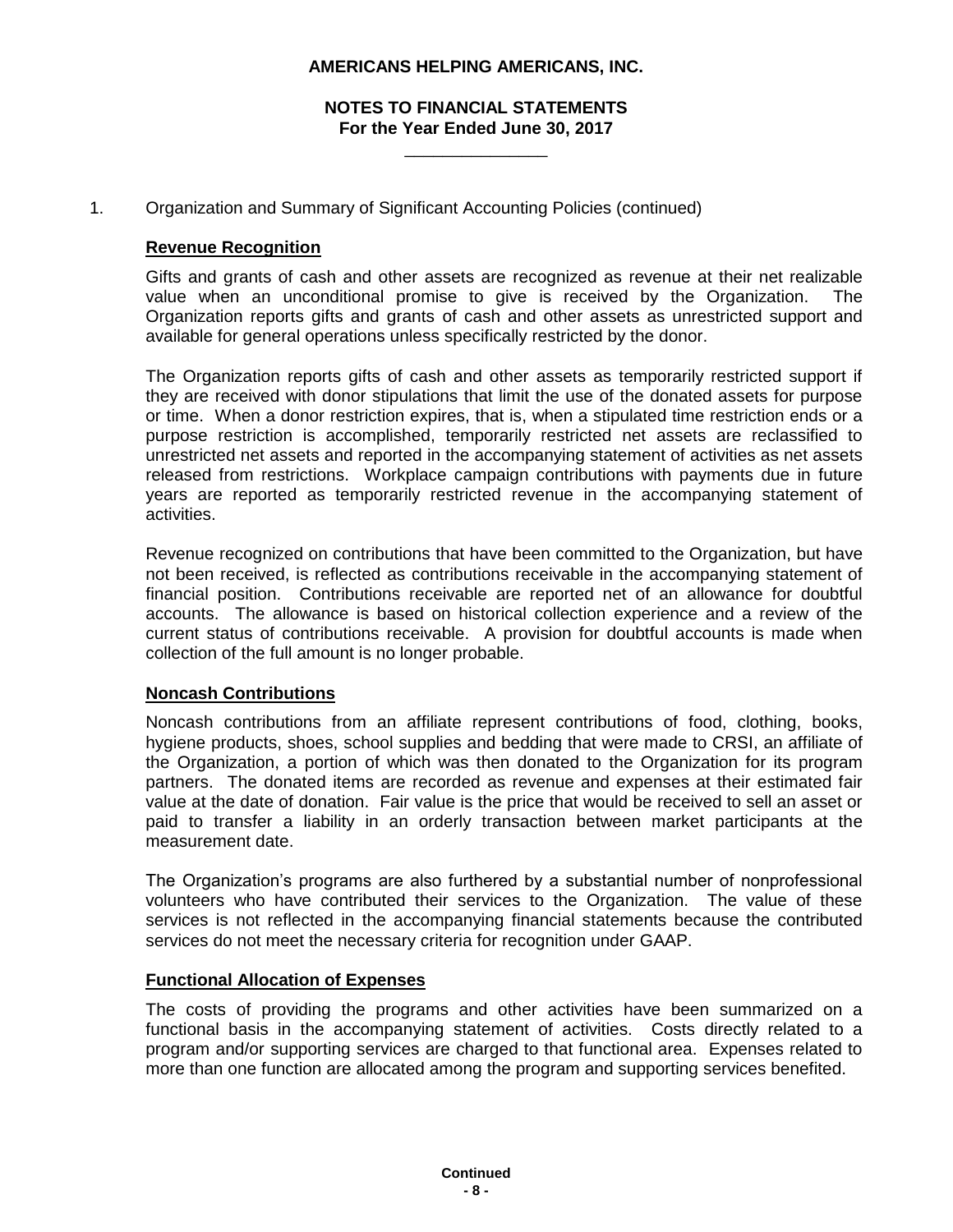## **NOTES TO FINANCIAL STATEMENTS For the Year Ended June 30, 2017**

\_\_\_\_\_\_\_\_\_\_\_\_\_\_\_

1. Organization and Summary of Significant Accounting Policies (continued)

#### **Estimates**

The preparation of financial statements in conformity with GAAP requires management to make estimates and assumptions that affect certain reported amounts and disclosures. Accordingly, actual results could differ from those estimates.

2. Contributions Receivable

Contributions receivable represent unconditional promises to give and are recorded at their net realizable value. All receivables are expected to be collected within one year. The Organization has recorded an allowance for doubtful accounts of \$20,962 as of June 30, 2017.

3. Temporarily Restricted Net Assets

As of June 30, 2017, temporarily restricted net assets were in the amount of \$50,227 and were restricted for use in future periods.

4. Transactions with Affiliates

The Organization is an affiliate of CRSC and CRSI. The Organization, CRSC and CRSI share a common board. CRSI acts as the fundraising arm for CRSC and its affiliates. CRSI raises both cash and noncash contributions for CRSC and its affiliates, and the contributions are distributed to the entities based on program objectives and need.

During the year ended June 30, 2017, CRSI made cash contributions to the Organization of \$156,813 and noncash contributions of \$690,224. These cash and noncash contributions from CRSI represent 92% of the Organization's support and revenue for the year ended June 30, 2017, and the contributions to the Organization from the affiliates are dependent on support from the general public.

During the year ended June 30, 2017, the Organization made cash grants to affiliates of CRSC totaling \$3,523. All amounts were paid to the affiliates as of June 30, 2017.

As of June 30, 2017, the Organization owed CRSC \$14,368 for salaries, benefits and other expenses incurred on the Organization's behalf, which is shown as due to affiliate in the accompanying statement of financial position.

5. Pension Plan

Employees of the Organization are eligible to participate in a 401(k) plan sponsored by CRSC after 60 days of service. Under the terms of the defined contribution plan, eligible employees may elect to contribute up to the federal tax limitation.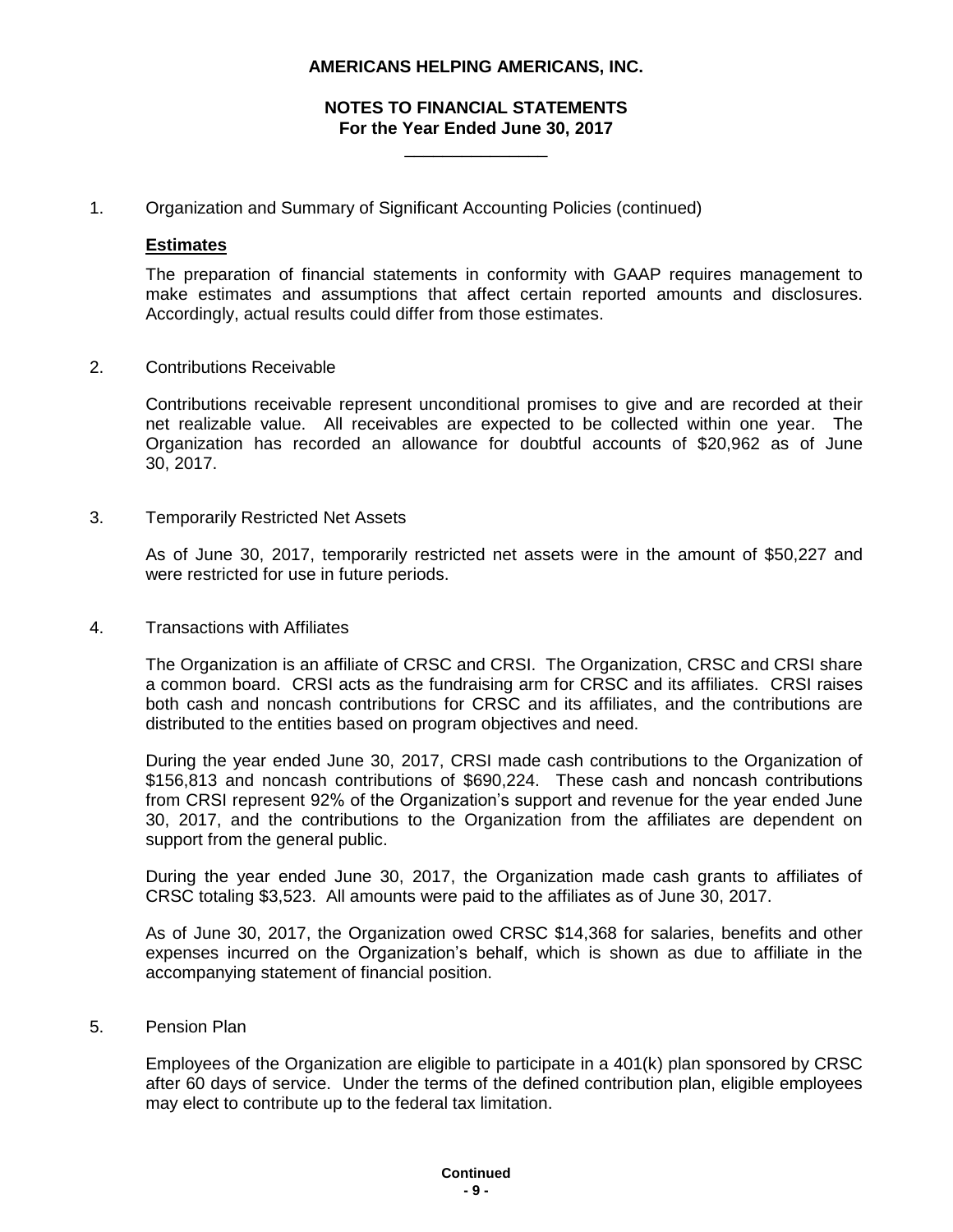#### **NOTES TO FINANCIAL STATEMENTS For the Year Ended June 30, 2017**

\_\_\_\_\_\_\_\_\_\_\_\_\_\_\_

#### 5. Pension Plan (continued)

The plan has the following employee deferral and matching provisions:

Employees are immediately vested in employer contributions. During the year ended June 30, 2017, retirement expense related to the plan was \$2,334.

#### 6. Income Taxes

Under Section 501(c)(3) of the Internal Revenue Code, the Organization is a nonprofit organization and is exempt from federal taxes on income other than net unrelated business income. No provision for federal or state income taxes is required as of June 30, 2017, as the Organization had no taxable net unrelated business income.

The Organization follows the authoritative guidance relating to accounting for uncertainty in income taxes included in Financial Accounting Standards Board Accounting Standards Codification Topic 740, *Income Taxes*. These provisions provide consistent guidance for the accounting for uncertainty in income taxes recognized in an entity's financial statements and prescribe a threshold of "more likely than not" for recognition and derecognition of tax positions taken or expected to be taken in a tax return. The Organization performed an evaluation of uncertainty in income tax positions taken for the year ended June 30, 2017, and determined that there were no matters that would require recognition in the financial statements or that may have any effect on its tax-exempt status. As of June 30, 2017, the statute of limitations for tax years ended June 30, 2013 through June 30, 2016, remains open with the U.S. federal jurisdiction or the various states and local jurisdictions in which the Organization files tax returns. It is the Organization's policy to recognize interest and/or penalties related to uncertainty in tax positions, if any, in income tax expense.

#### 7. Prior Year Summarized Financial Information

The accompanying financial statements include certain prior year summarized comparative information in total but not by net asset class. Such information does not include sufficient detail to constitute a presentation in conformity with GAAP. Accordingly, such information should be read in conjunction with the Organization's financial statements for the year ended June 30, 2016, from which the summarized information was derived.

8. Reclassification

Certain 2016 amounts have been reclassified to conform to the 2017 financial statement presentation.